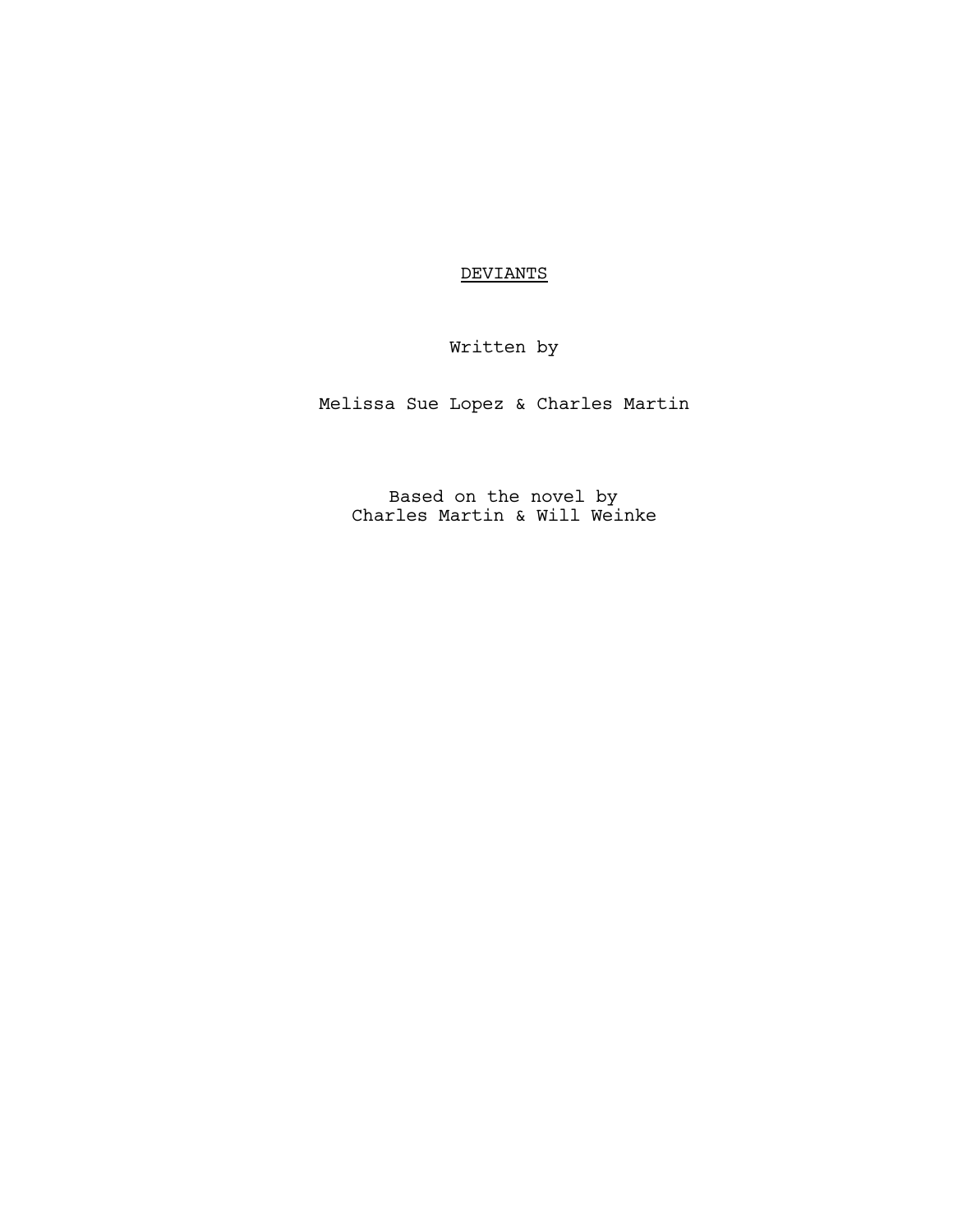FADE IN:

EXT. OKLAHOMA CITY, SUNDAY - NEIGHBORHOOD - MORNING

Clean-cut upper middle class conservative neighborhood. Cars everywhere, some kids riding their bikes. Some families leaving their homes, dressed for church.

EXT. CHURCH

Big majestic church. Cars pulling into the parking lot, families entering the church with their happy (or at least, obedient) families.

EXT. SOCCER FIELD - DAY

Teenagers playing in a soccer tournament. Families sitting on the side of the field watching and cheering for them.

EXT. BRICKTOWN

Busy restaurants, shops, bars and the baseball stadium next to them. People are strolling along the canal and talking.

EXT. LATINO NEIGHBORHOOD - NIGHT

The neighborhood is quiet. Houses here are not quite as new as in the first neighborhood, but seem very homey, with flowering bushes, well-lit windows and multiple cars in many driveways. One family is leaving their home, probably to go visit relatives, based on the fact that they are carrying covered dishes. In one of the yards there are two men fixing an old car.

INT. WILL AND ELENA'S HOME - OFFICE

Will's office is small, with books everywhere. In the corner is a small desk with a laptop. A thick stack of a manuscript is lying on Will's desk. The cover page reads "Deviants" then "Book One: The Lifestyle" with handwritten notes in the margins.

KID 1, 7 yrs. old, cute blue-eyed boy, and KID 2, 10, skinny tall boy, run through the office playing war.

## BATHROOM

WILL, 32, writer, is lying in a warm bathtub with the water hugging his face just above the ears but below the mouth.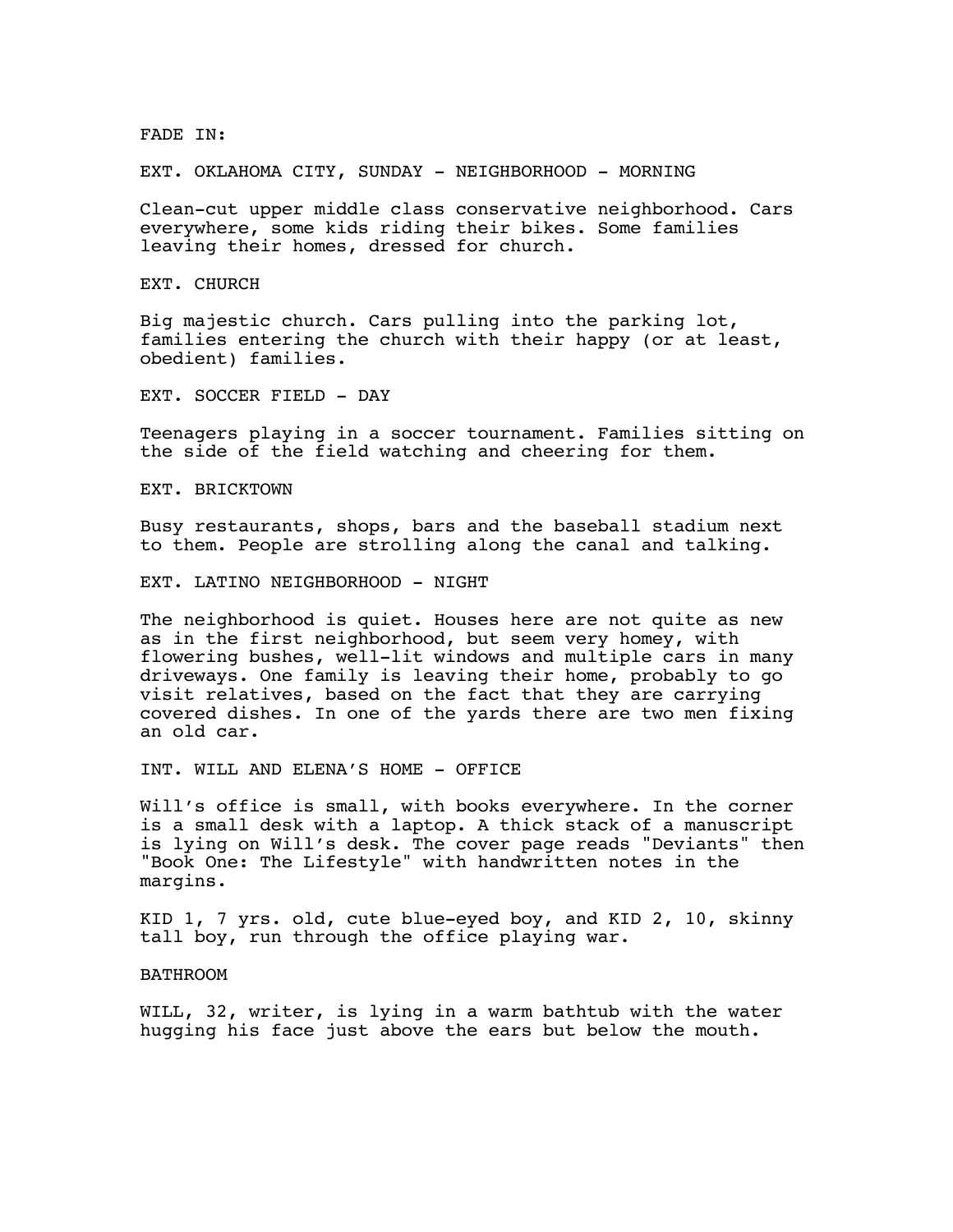WILL (V.O.) (inner thoughts) This is similar to the isolation chambers eccentric singers and blind superheroes use to shut out the demons in their lives.

Will sits up.

WILL (to audience) Sometimes I pretend to be that isolated, tortured superhero. Yeah, I'm jaded, I'm scarred. I'm an antihero. I, at thirtytwo, still pretend to be a superhero and I refuse to be ashamed of that. I consider it the result of a healthy imagination.

He lifts himself out the tub and starts to dry himself off. Kids outside the door are heard running and shouting.

> WILL (CONT'D) (to audience) These retreats are necessary since this parenting thing is all still new to me. Years of isolation resulting from a persistent case of bachelorhood were obliterated two and half years ago when a chance meeting turned into a wedding ring and an instant family of five. Was it a good decision? Not sure yet.

Will starts to brush his teeth. Spits.

WILL (CONT'D) (shouts) Hey! Have you guys eaten?

No answer.

WILL (CONT'D)

Hey!

Sounds of feet stomping towards the closed door.

KID 1 (O.S.) Yea, Will?

WILL Have you eaten?

KID 1 (O.S.) No, we haven't, Will.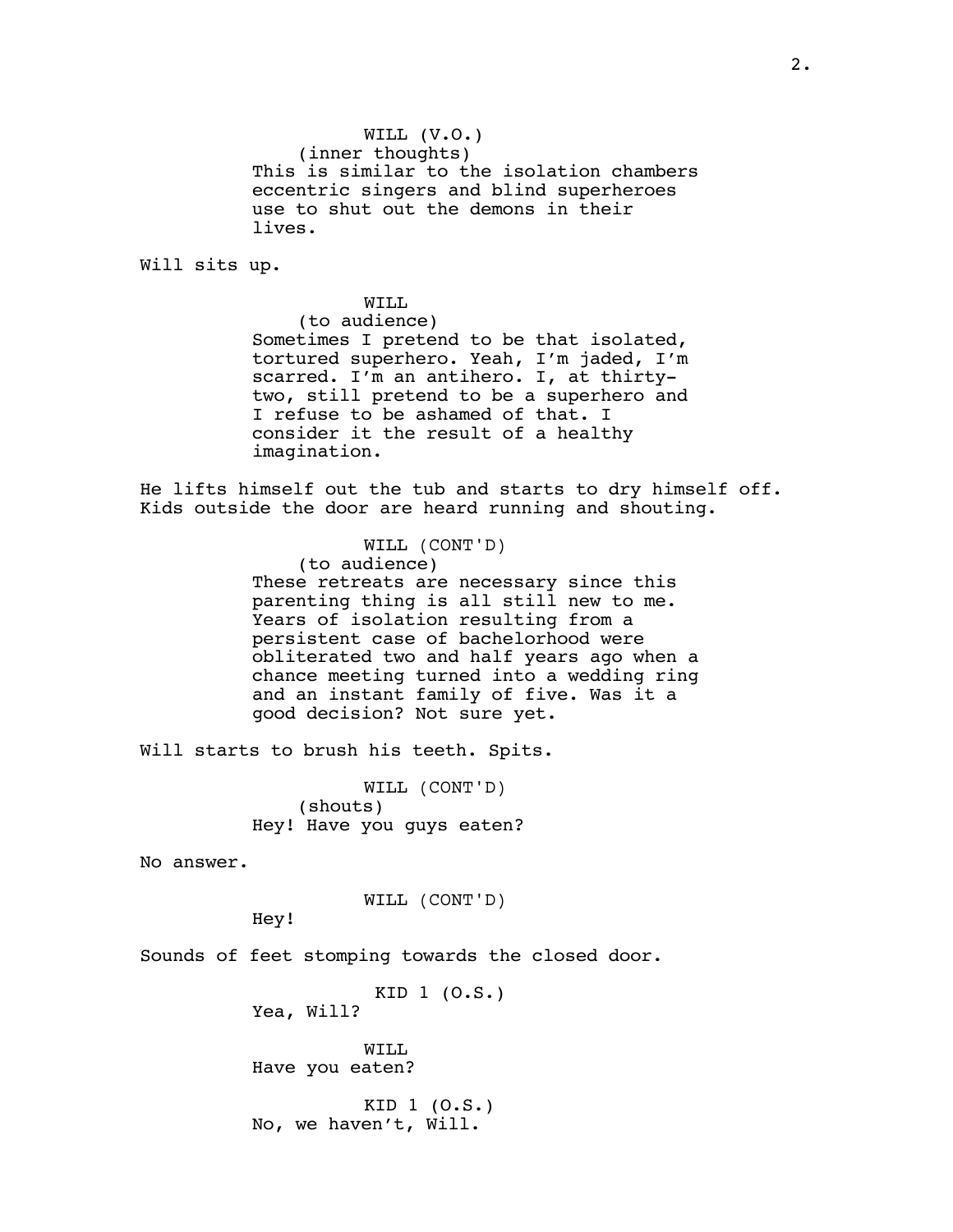Will is looking at the mirror, combing his hair.

WILL Okay, give me a second and I'll feed you.

KID 1 (O.S.) Yes, sir.

Feet stomping away.

WTT.T. (to audience) They're good kids, well trained. It took a lot of crazy to get them in line. Since my career is largely undertaken at my home office, it fell on me to raise these strange children.

INT. KITCHEN

Will is cooking macaroni and cheese, wearing cool glasses, shorts and a t-shirt. He finishes the meal, and brings the pan with the macaroni to the kitchen table where Kid 1 and Kid 2 are sitting. He spoons the macaroni into deep bowls that are in front of them. They start to eat as KID 3, 11 years old, saunters in, wearing nothing but shorts, and sits down at the table in front of the last empty bowl. Will serves him the remainder of the macaroni.

WILL'S OFFICE

Will enters, carrying a cup of coffee. Will sits at his desk, sets his coffee down next to the computer and hits the start button to wake it from sleep mode. He skims through the transcript on the screen, which totals around twenty printed pages.

Will begins typing.

INSERT: On computer screen - Suburban house. Cars are parked all around.

DISSOLVE TO:

EXT. BARRY AND MARY'S HOUSE - NIGHT (2010)

Cars are parked all around the moderately-sized suburban house. ATTRACTIVE COUPLE, in their 30's, dressed provocatively, knock on the door and wait a few moments.

SUPER: Oklahoma City, 2010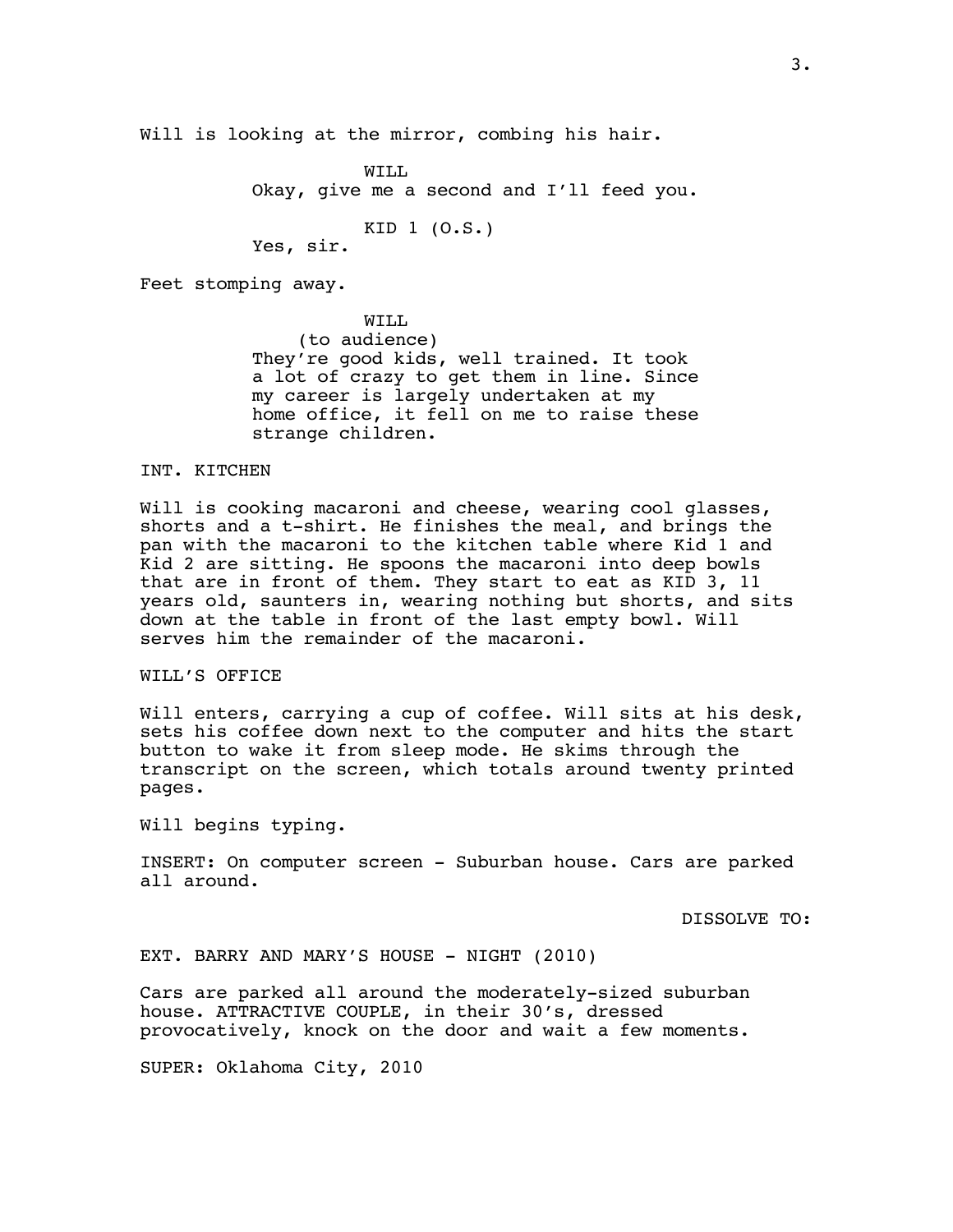Door opens revealing MARY, 30's, cute, curvy blond, wearing a short grass skirt and coconut bra. She puts a cheap orange lei around the man's neck and one around the woman.

## MARY

Come in!

## INT. BARRY AND MARY'S HOUSE

The house is packed. THE REVELERS are mostly in their 20's to 40's, all types of ethnicities. The decor is littered with a Hawaiian theme. Some woman and men are in bikinis and board shorts, some in party dresses and suits, while a few wear fetish gear or lingerie. People are playing classic party games like beer pong and quarters, while others are making out in different parts of the house. BARRY, late 30's, Mary's husband, normal-looking man, is hooking up with a hot brunette in the corner.

## LIVING ROOM FLOOR

A circle of men and women are sitting on the floor. There is a bottle amongst them, in the middle of the circle.

A guy spins the bottle and it comes to a stop, pointing to a particular woman. The group laughs and claps as the woman lies back and the man lowers his face down towards her hips, implying his intent to go down on her.

EXT. BARRY AND MARY'S HOUSE - PATIO

REGINALD and FAY WERSTER, in their 60's, are sitting amidst a small group of swingers.

FAY

If you look at advertising and Hollywood movies, you'd think you reach your peak at eighteen years old, but have you slept with an eighteen-year-old? They're terrible. Sex takes time to learn; it takes practice, like anything else. And oral sex is an art form, like playing the guitar. It takes fifty years to really understand what the heck you're doing.

Crowd chuckles. Fay turns to YOUNG MAN, 23, very attractive.

FAY (CONT'D) Would you like a demonstration?

YOUNG MAN Why the hell not?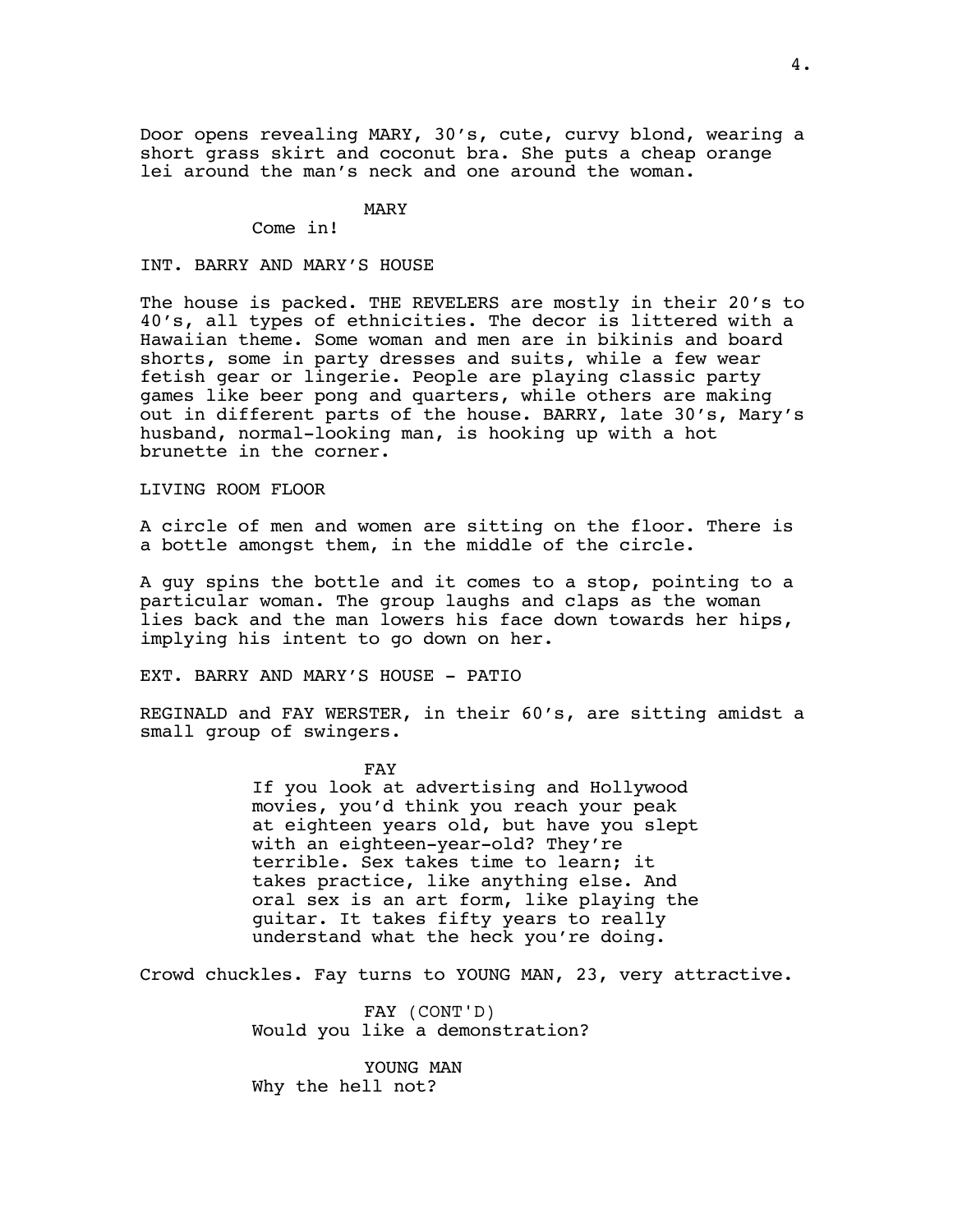Fay struggles to stand as the Young Man offers his hand. Fay looks at Reginald, who is not bothered at all.

> FAY Ah, thanks. Darned hip. Reg, are you going to be okay?

Fay winks conspiratorially at the crowd.

REGINALD Yes, yes. Don't break him like you did the last one.

YOUNG MAN (startled) What?

INT. BARRY AND MARY'S HOUSE - BATHROOM DOOR

Door burst open and LUCKY MAN, 35, falls out.

Lucky Man is dazed and smiling.

LUCKY MAN

Whoa.

TWO WOMEN, late 20's, beautiful, walk out the door. One walks away while the other bends down next to Lucky Man. She pats him on the cheek.

> WOMAN 1 That was fun.

LUCKY MAN Yeah. My name is Ted, by the way.

WOMAN 1

Whatever.

Woman 1 walks away.

MASTER BEDROOM

Mary opens the door, to see a tangle of several pairs of legs. Mary startles.

> MARY Sorry, Sorry!

FEMALE (O.S.) It's okay, darling, just leave the door open.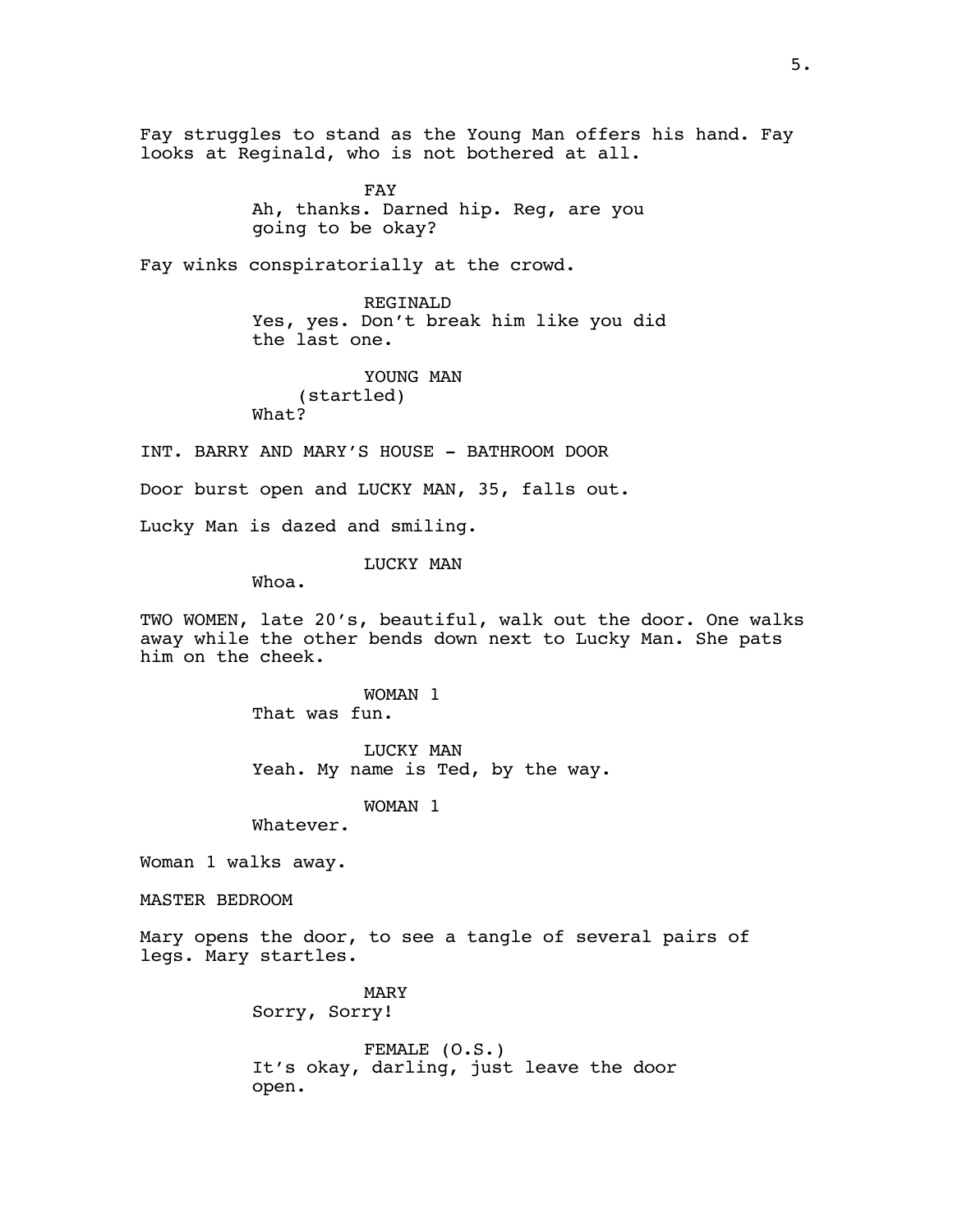Mary waves apologetically and backs out of the room while Attractive Couple lingers and stares. Mary smirks at the couple and nods at them to go in.

## WILL (V.O.)

Intercourse is a splintered thing. One simple, instinctual act that has been complicated, sophisticated, and commercialized by mankind.

Attractive Couple enters and joins the group. Mary smiles and leaves.

## WILL (V.O.)

Do not believe gurus, psychologists, medical professionals or anyone that boasts definitive knowledge of human sexuality. They are merely trying to sell you something. What this particular book can tell you are the things that sex most certainly is not.

## INT. BOXING BUILDING

An old warehouse building. The event is a fundraiser with an open bar and a catered meal. There are tables all around the boxing ring as spectators are having fun watching the TWO YOUNG BOXERS, 30's, fight. MICHELLE, 43, red-headed beauty, sits at a ring-side table with her husband BRAD, 48, handsome, clean-cut politician, who is in a conversation with BARBARA, 50, elegant rich woman, and other several people from Brad's nonprofit foundation.

BRAD

(to Barbara) We'd love to have your boy come work for my foundation. We've been in dire need of fresh blood.

Michelle is secretly bothered by the offer, and refuses to meet STEPHEN, 22, handsome white boy, son of Barbara, in the eyes as he glares at her.

## BARBARA That would be lovely.

A meaty "WHAP" resounds from the ring, followed by the crowd whooping, and a protective mouthpiece bounces across the table and into Michelle's flan.

BRAD

Bingo!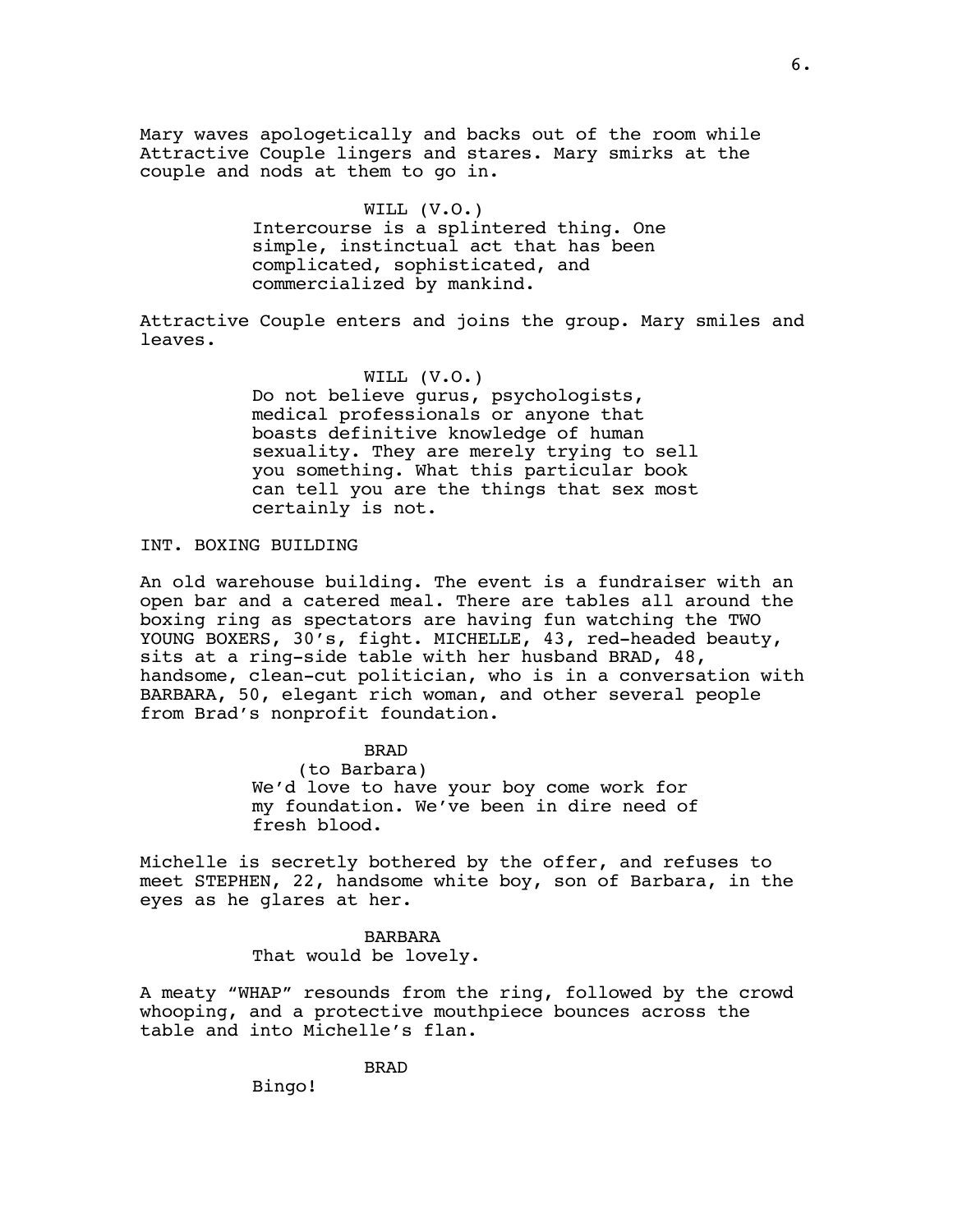Half the table erupts into laughter and the other half into uncomfortable smiles. Michelle smiles, picks up the mouthpiece and walks it back to the fallen boxer's TRAINER, 30's, short, Irish redhead.

## TRAINER

Appreciate it, ma'am.

He grins, taking the mouthpiece. As she returns to the table, Brad leads the others in a standing ovation. The only unenthusiastic bystander is Stephen, who has his arms folded, staring her dead in her eyes.

Michelle sits at the table. CATIE, 40's, Michelle's lesbian friend, wearing black slacks and a cool shirt with a vest, walks to the table with a drink in her hand.

> **CATIE** Well, that's the closest you've been to swapping spit with a young buck in a long time.

Catie smirks, giving Brad a wink.

#### MICHELLE

Wanna bet?

Michelle shoots back, sending half the table into laughter and the other half into uncomfortable smiles.

> MICHELLE (CONT'D) (looking at flan) Well, I guess I'm done with this, anyone want to finish it for me?

Michelle looks at the people from the table.

BRAD Don't be gross.

Brad snipes. He raises his hand to flag down a waiter and then holds up the plate to the passing WAITRESS, late 20's, pretty woman.

> WAITRESS Sorry about that! Can we get you another?

MICHELLE That's ok, hon. Just point me to the ladies' room.

The Waitress motions to a door on the other side of the facility.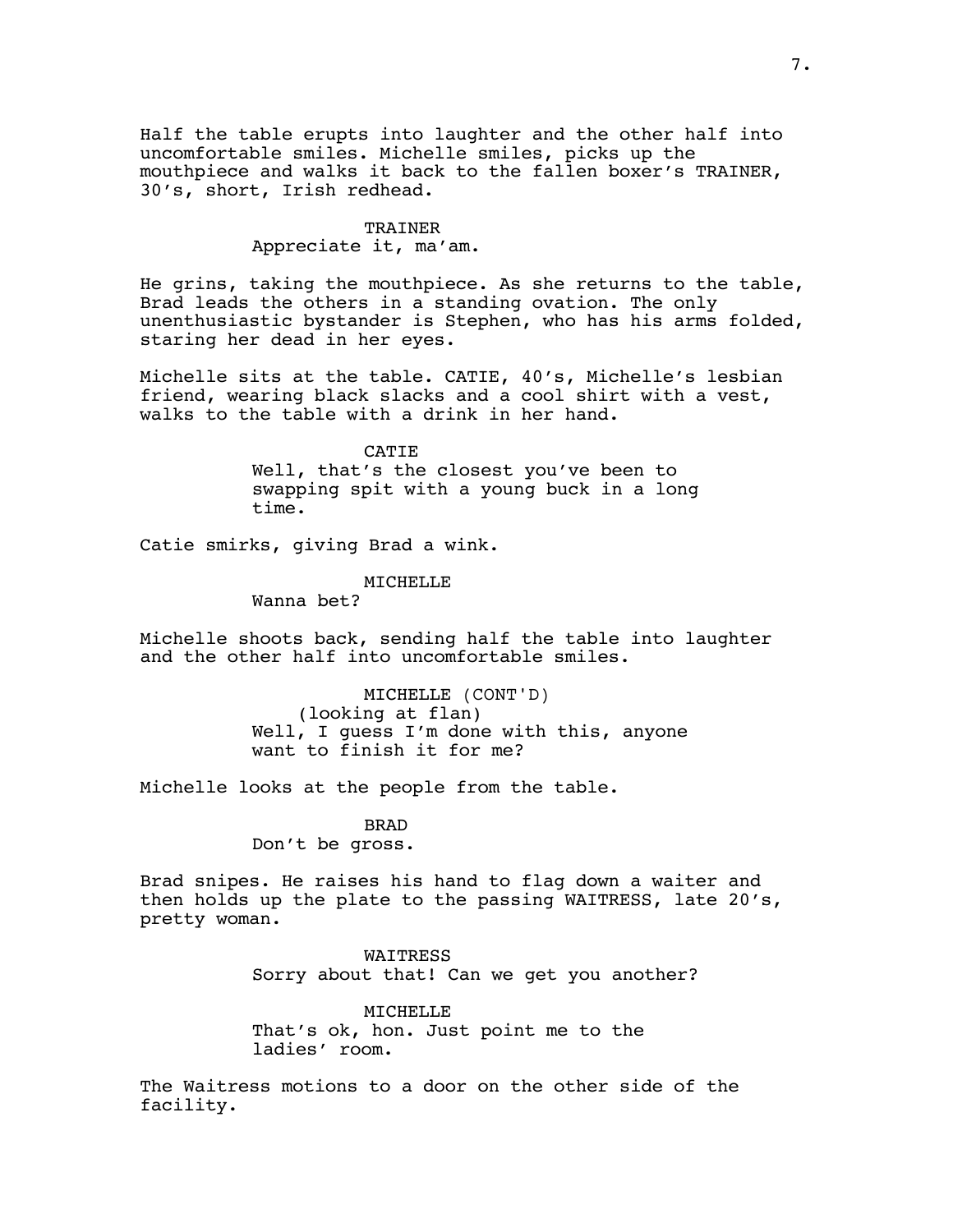Michelle excuses herself, bringing along her medium-sized black purse, and makes her way through the maze of tables, waving and nodding when appropriate, but quickly skirting away from conversations.

#### BATHROOM

Michelle enters. It's fairly clean, the ductwork exposed, with mops stacked near the sink. She turns to latch the door closed, but it opens and Stephen emerges. He grins, then closes and latches the door.

> MICHELLE Ladies' room; boys go across the hall.

## **STEPHEN**

I know.

MICHELLE What are you doing, Stephen?

Stephen approaches.

**STEPHEN** You used to like this?

MICHELLE Used to, Stephen, but now you bore me.

Stephen doesn't listen and walks up close to her.

MICHELLE (CONT'D) Don't make me scream, Stephen.

STEPHEN You won't scream.

**MTCHELLE** 

I will.

STEPHEN No, you won't. I know you.

Michelle turns and dashes for the stall, but feels his arms snake around her waist. He whips her backwards and she rolls to the ground. She uses the wall to push herself back up.

> STEPHEN (CONT'D) Might as well get comfortable.

Stephen unbuckles his belt and drops his pants.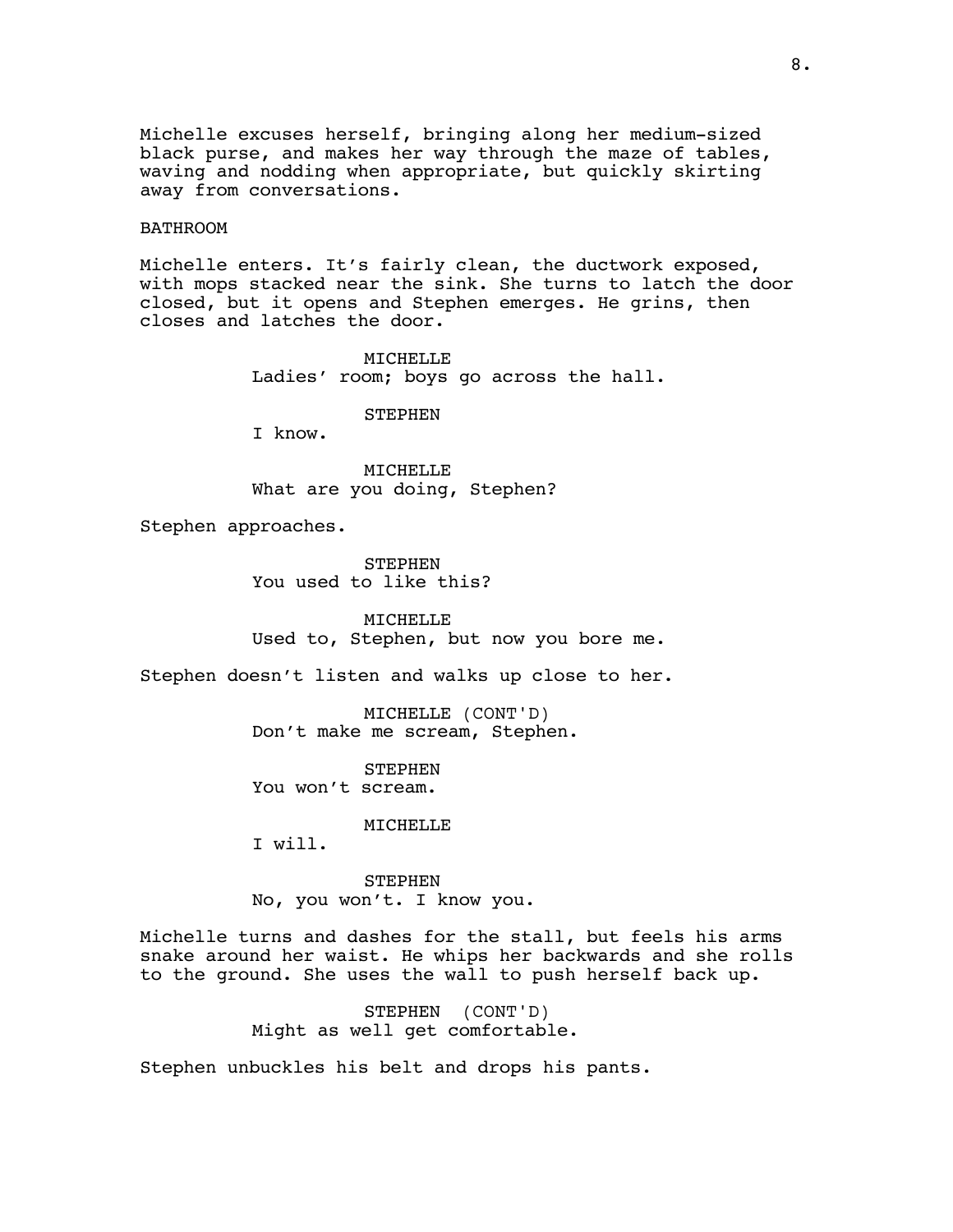## MICHELLE (mumbles) Fine, but I'm not laying down on that floor. Come here.

Stephen chuckles, drops his underwear, and with his pants around his ankles, takes short steps towards Michelle. Michelle lunges at him, hooks her foot behind his ankle, and pushes him backwards. They fall and Michelle hears a CLANK as she lands on top of him.

#### STEPHEN

FUCK!

Stephen growls, pushing her off him and then holding his head.

#### STEPHEN (CONT'D)

Fuck!

There's a streak of blood on the lip of the trough where his head hit the edge. Michelle smiles and stands. She grabs her purse and turns to Stephen.

> MICHELLE Don't ever look at me again.

#### STEPHEN

Go to hell!

Blood seeps from his scalp through his fingers and drips down onto the ground. Michelle turns and strides towards the door, unlatches it, and opens it to see a crowd of men and woman gathered just outside.

> MICHELLE (looking at crowd) Enjoying the show?

Trainer emerges through the herd with his Young Boxer.

TRAINER Are you ok? What happened?

Trainer holds Michelle's cheek in his hand and gently rubs his finger over the blood splattered on her nose.

> MICHELLE It's not mine.

She glowers back over at Stephen, who cowers slightly and lowers his eyes. She then turns back to the Young Boxer.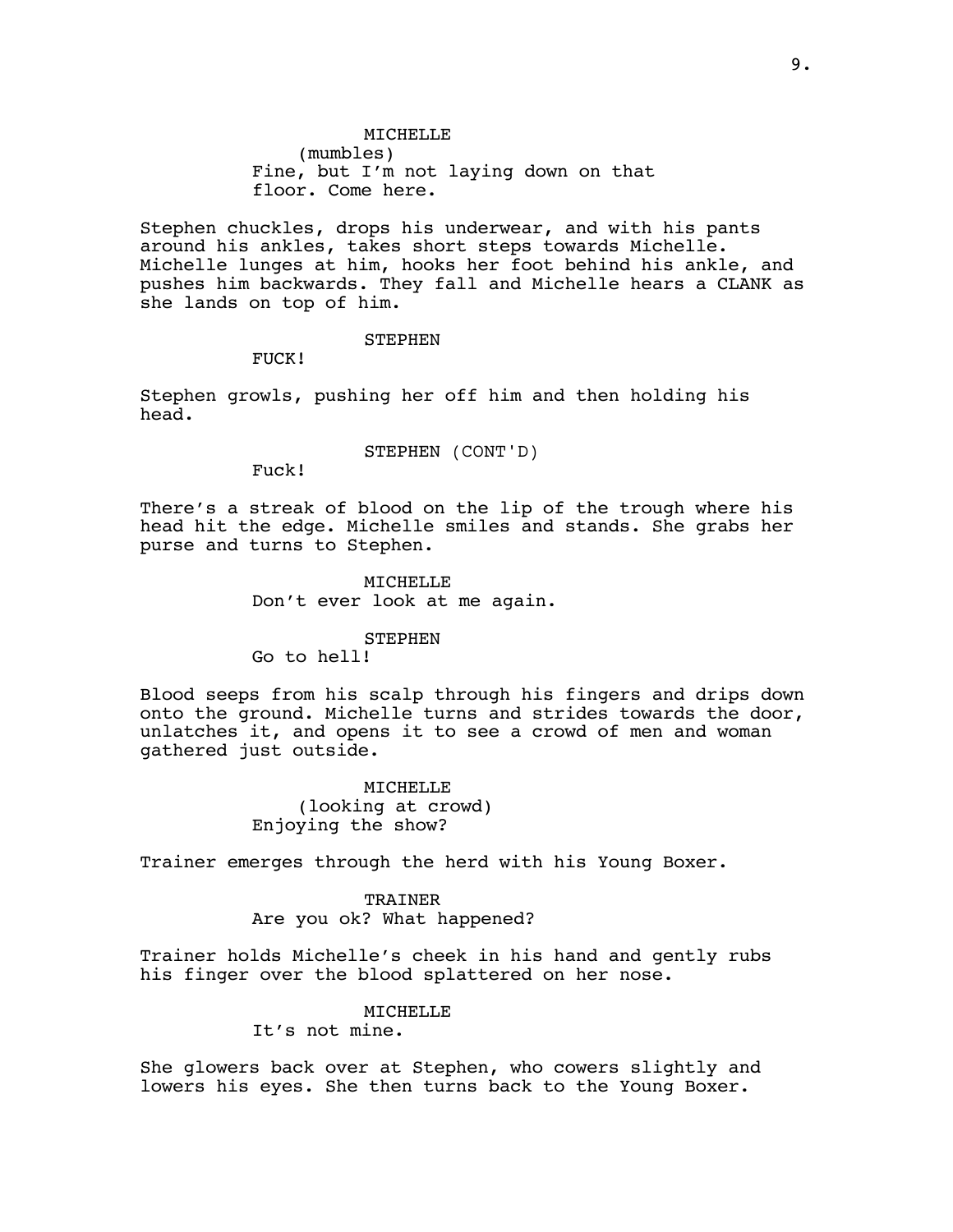MICHELLE (CONT'D) Kick his ass for me.

YOUNG BOXER You got a pretty good start on it.

TRAINER Just warmed him up.

He is looking at Stephen with a rather threatening expression and turns to Michelle.

> TRAINER (CONT'D) Now you go get a drink. We'll clean this up for ya.

> > MICHELLE

Thank you.

Michelle moves away from the bathroom door, and the door closes.

BOXING BUILDING

Catie pushes her way through toward Michelle.

**CATIE** What happened?

Michelle looks over by the ring where, still sitting at the foundation's table, Brad talks with Stephen's doting mother Barbara, as if nothing had ever happened.

> MICHELLE Get me the fuck out of here.

EXT. NORMAN - CAMPUS CORNER - NIGHT

Quaint shops, coffee places and restaurants, and pubs and bars all around the block. It's quiet, just a few people walking around.

INT. CONVENIENCE STORE - GAS STATION - CAMPUS CORNER - NIGHT

JERRY, 20, well-muscled, striking good-looks, is walking through the aisles and, uncomfortably, settles in the condom section.

## CYNTHIA (O.S) Condoms are like tequila.

Jerry startles and notices CYNTHIA, 21, pretty woman in a girl-next-door sort of way, watching him.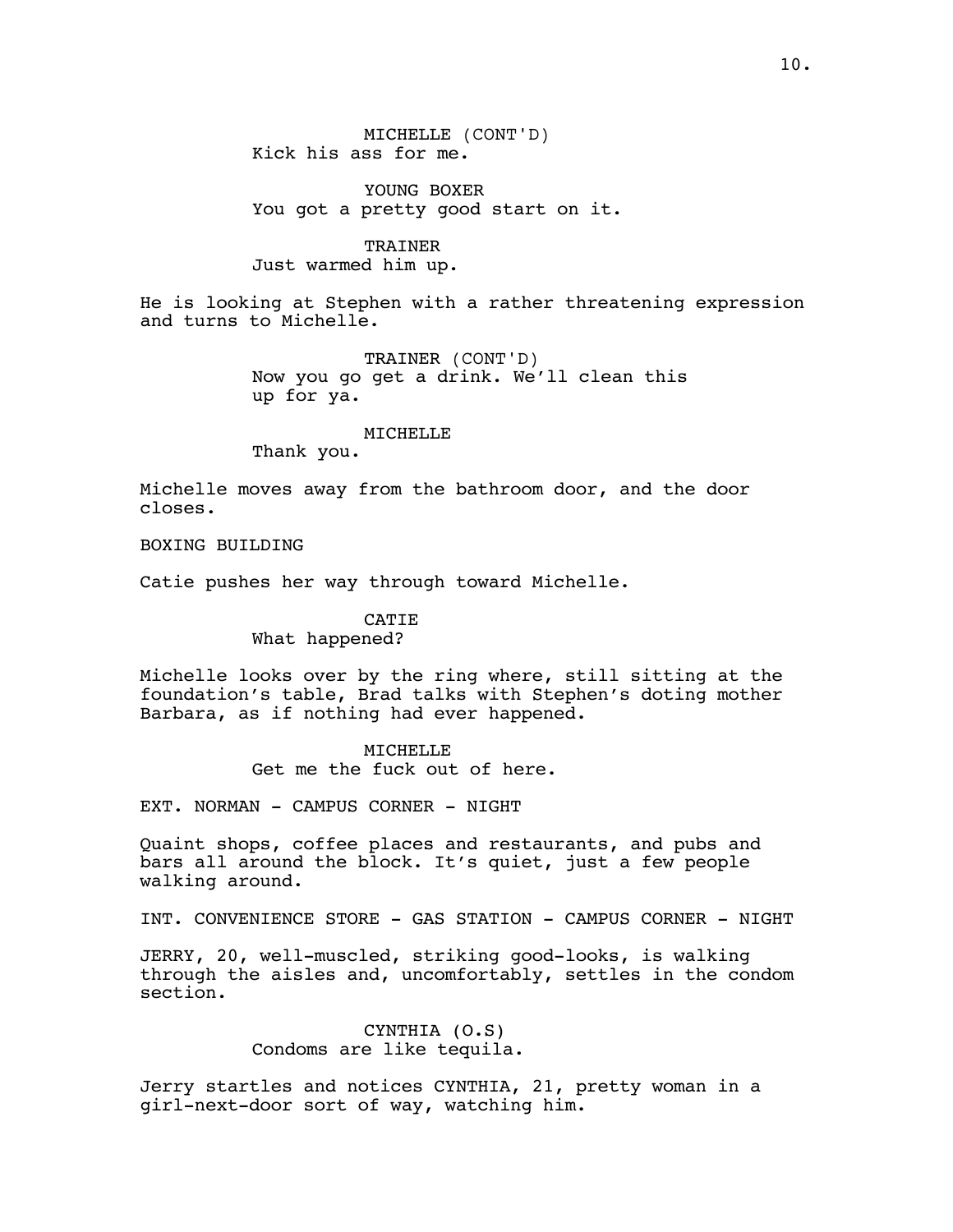CYNTHIA (CONT'D) If you go with the cheap stuff, you're going to regret it in the morning.

Cynthia grabs a different box of condoms and hands them to Jerry.

EXT. COLLEGE CAMPUS - MORNING

Cynthia is strutting through the campus, her clothes tight but not overtly sexy. Jerry jogs up to her. Cynthia smirks at Jerry as he stops in front of her.

> CYNTHIA Well, if it isn't the lady killer.

JERRY Yeah, uh, thanks for your advice. I'm Jerry, by the way.

CYNTHIA

Of course you are. Who was the lucky girl?

**JERRY** Um. No one, it didn't work out.

CYNTHIA Ah. Well, carry on Christian soldier. Fortune favors the bold.

Jerry smirks and Cynthia struts away.

INT. COLLEGE LIBRARY - MORNING

Tucked in amongst isles of bookshelves reaching nearly to the ceiling are a few small tables with chairs, with a group of students camped on one end. Against the wall are a row of interconnected but partitioned wooden desks. Cynthia is seated at one on the end furthest from the tables, with a stack of books on the top shelf of the desk and her stuffed bookbag beside it. She is focused on a neatly organized notebook marked with highlighter and has headphones on and does not hear Jerry approaching. He pulls a strand of her hair and she jumps.

> JERRY Hey there, bookworm.

CYNTHIA Oh! Well. Never expected to see you in here. Stalker.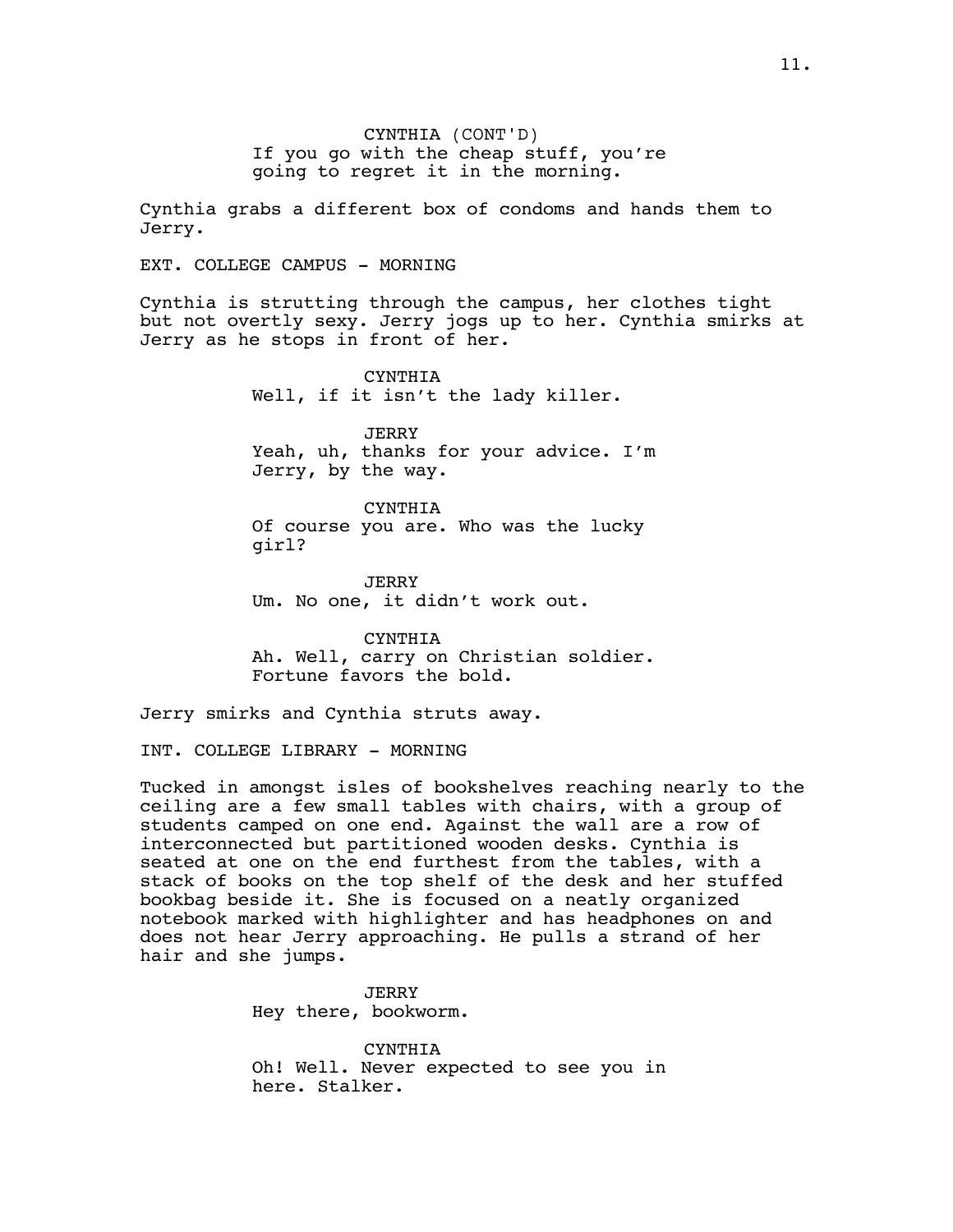Jerry laughs and turns to show his backpack, also heavy with books and papers, though rather less organized than hers.

> **JERRY** I will have you know that I am endeavoring to improve my life through higher education. Stalking is just a hobby.

CYNTHIA Ah. Well, there's an empty table over there by the engineering contingent. I don't think they've showered lately, but they might be more receptive to your advances.

#### **JERRY**

You know, I was going to charm my way into your heart via copious amounts of alcohol, but I am starting to have second thoughts.

CYNTHIA Well, shit, boy, I thought you would never ask.

## MONTAGE:

- Los Dos Amigos restaurant, Jerry and Cynthia talking, having a great time and drinking Margaritas.

- They are both walking along the canal in Bricktown, Oklahoma City.

-They are swimming in a lake and splashing water on each other.

- They are dancing on the dance floor of a club, with people dancing all around. SEXY WOMAN, 20's, starts dancing behind Cynthia. Cynthia turns around, starts to dance with her in a seductive way. Cynthia seems to completely forget about Jerry. Jerry watches avidly, clearly enjoying their dance.

INT. CYNTHIA'S DOOR ROOM - NIGHT

Jerry and Cynthia are ripping each other's clothes off and having a wild sex romp.

Jerry and Cynthia are lying in bed after amazing sex. Cynthia looks at him.

CYNTHIA

I love you.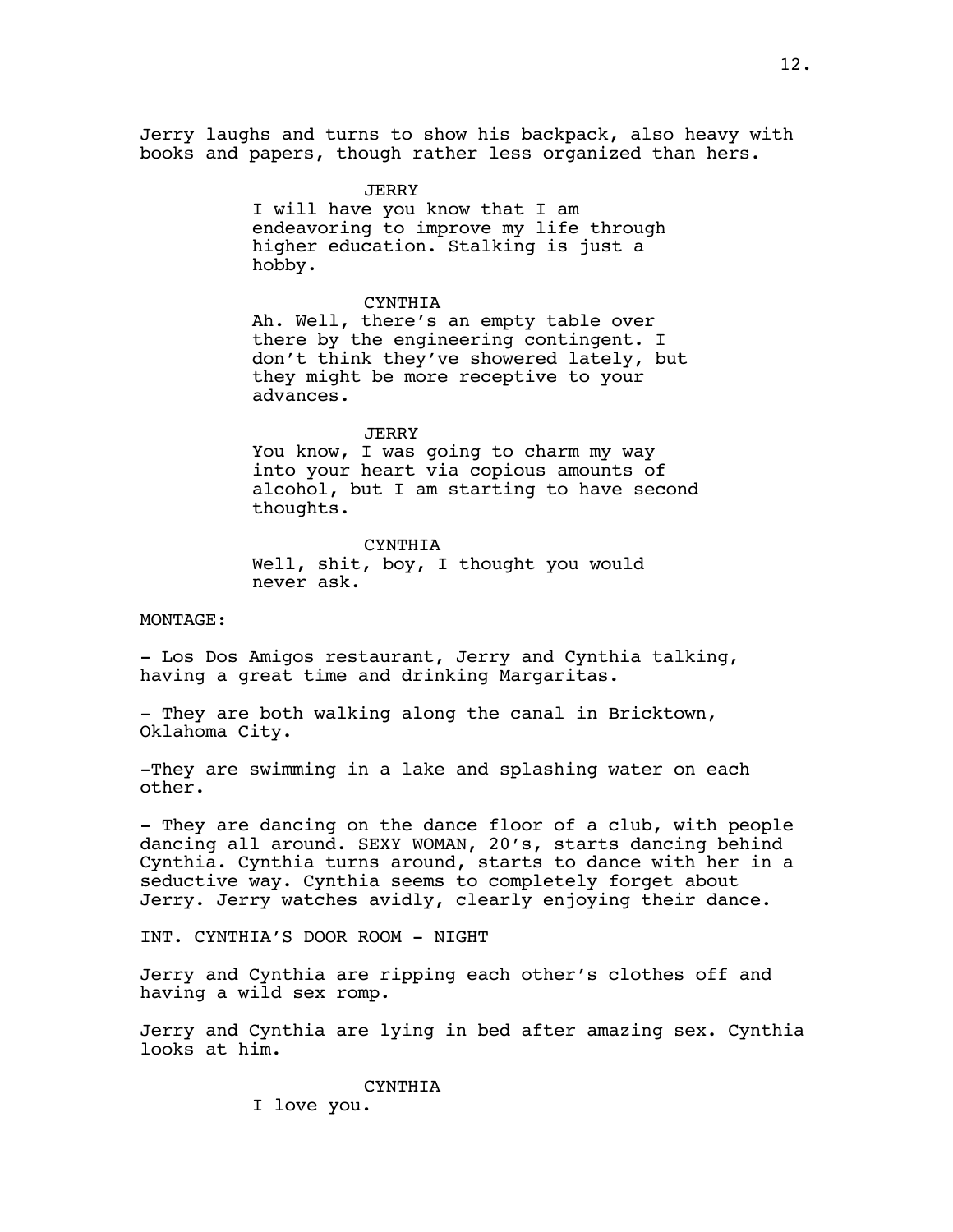Jerry pauses, studying her. Cynthia begins to feel uncomfortable.

> JERRY I love you too.

Cynthia's eyes are watering.

CYNTHIA I'm sorry, it kinda just slipped out. I shouldn't...

## **JERRY**

Hey.

Cynthia looks away.

JERRY (CONT'D) Cynthia, look at me.

Cynthia timidly looks at him.

JERRY (CONT'D) I love you. I mean it.

Cynthia smiles tentatively. Jerry pulls her close and they continue kissing.

EXT. HABANNA INN HOTEL - POOL PARTY - DAY(2011)

CHARLES, 30'S, Caucasian bald man, writer, who is setting up an audio recorder, is sitting with Mary and Barry, at a pool side table in the middle of a hotel. There are dozens of swingers all around and inside the pool. Bikers on one side of the pool, smoking, clusters of older couples dressed more conservatively, and couples young and old, fat and skinny, wearing hardly anything at all. There is a dj playing TOP 40 CLUB MUSIC.

SUPER: Habanna Inn, Oklahoma City 2011

MARY So, it's just you? I thought you had a writing partner.

CHARLES I do, but we work independently most of the time. It's a Clark Kent/Superman, you never see us in the same place at the same time, kind of situation.

MARY Oh, weird. Well, ask away.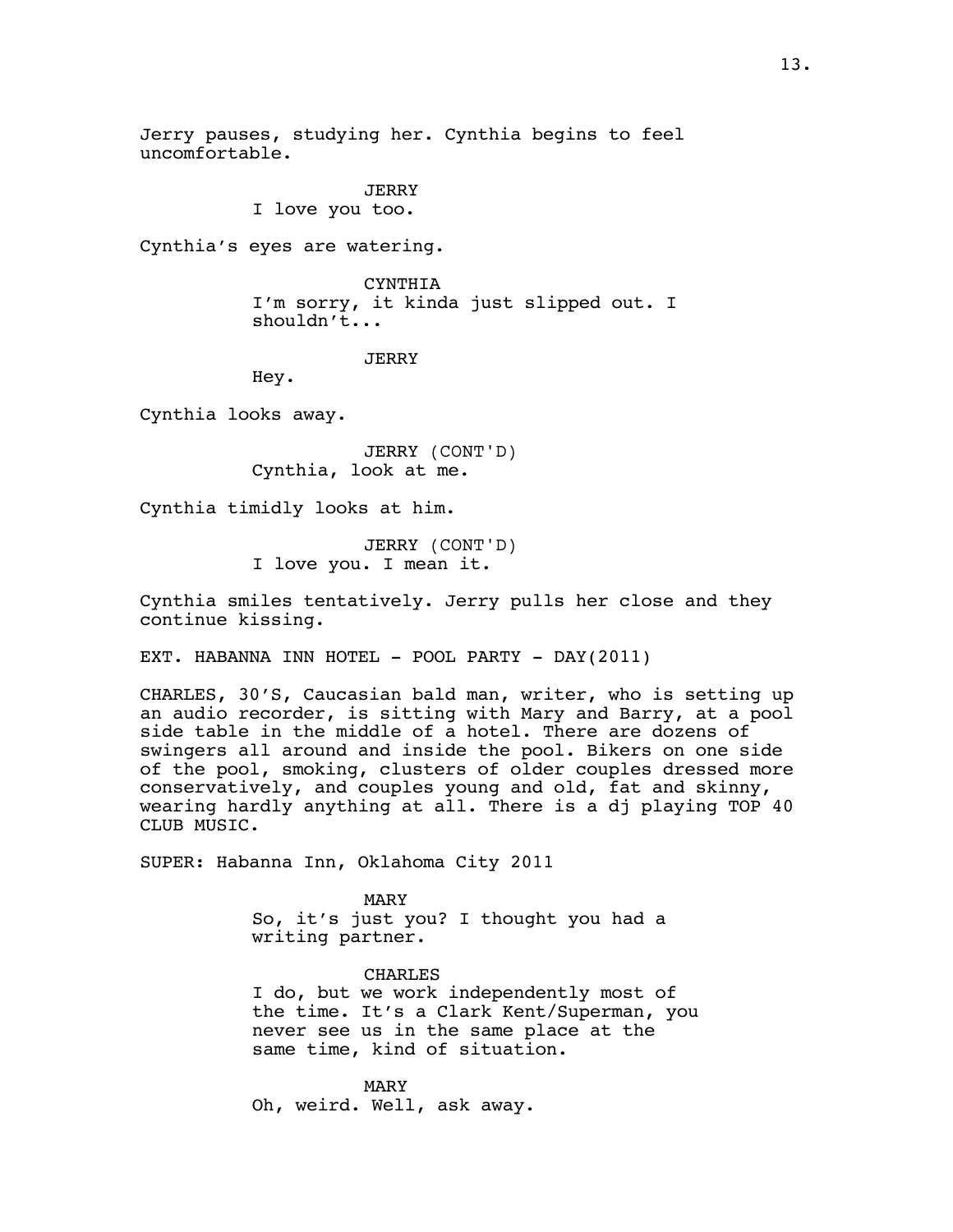CHARLES This is a pretty impressive turnout. How do they manage it? BARRY One of the bigger dating websites bought out the hotel for the weekend, then sold the rooms to swingers. MARY I imagine they made a killing in the process. CHARLES No kidding. MARY Yeah, sex sells. So, I didn't really think you would show up, Charles. Are you sure that you can record with all this noise? CHARLES Yeah, it should be fine. Go ahead and tell me your names. BARRY Our real names or fake names? CHARLES Whichever. I'm keeping all the names anonymous anyway.

BARRY That's good. Um, Barry and Mary.

CHARLES Ha. Okay, fair enough.

BARRY That's our real names.

## CHARLES

Oh, sorry.

MARY

It's fine. Fate's a funny thing. So, is this your first time at a swingers event, Charles?

#### CHARLES

Yes.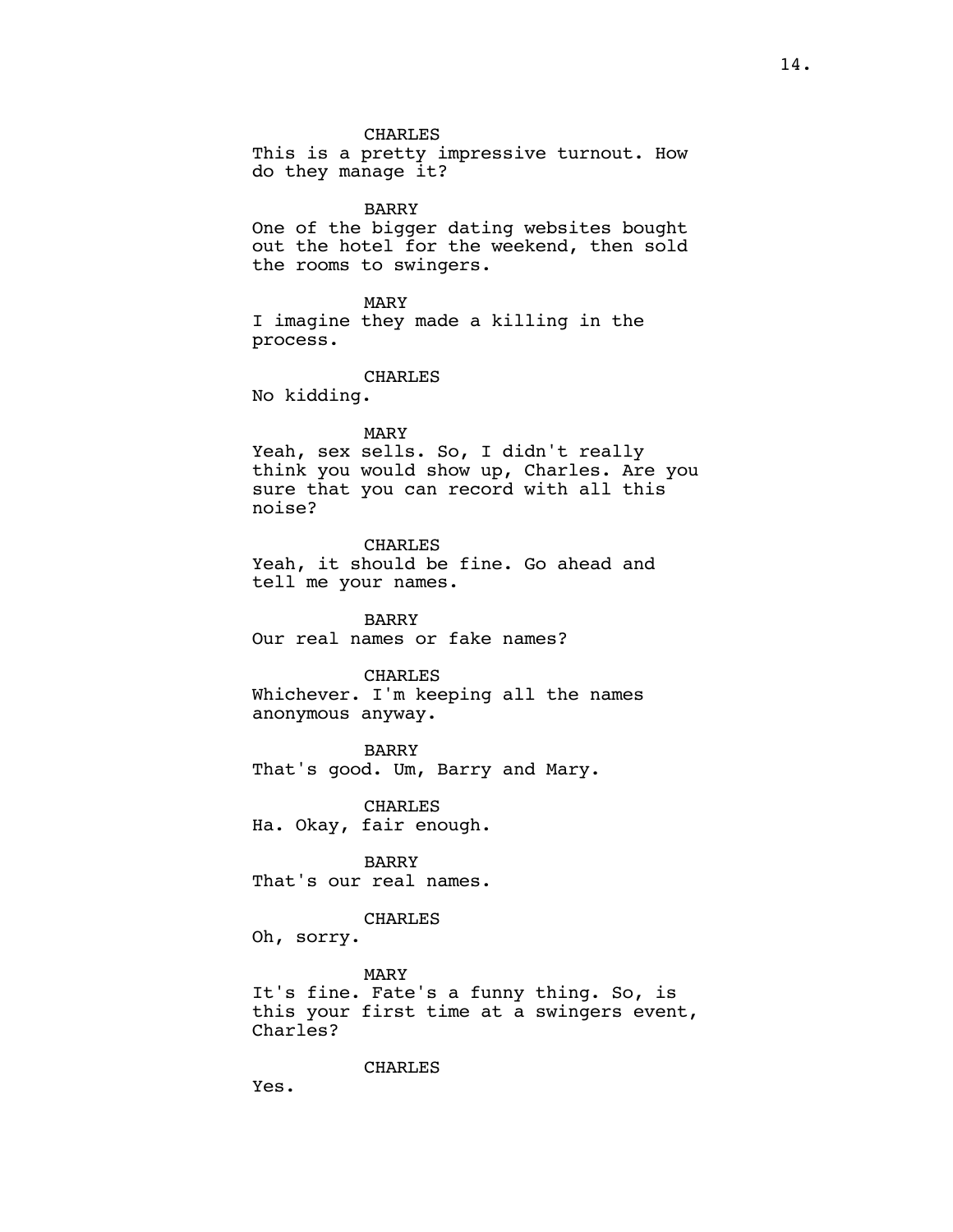MARY Are you lying?

CHARLES

No.

MARY Would you tell the truth if you had been to an event before?

CHARLES

I suppose not. If you don't mind me asking, what do you do?

Barry and Mary glance at each other. Barry shrugs.

BARRY

We are teachers. Can we just leave it at that?

CHARLES Absolutely. Are there a lot of teachers in the Lifestyle?

MARY There are a lot of everybody in the Lifestyle. Teachers, firefighters, policemen, businessmen, some clergy members, a couple well-known politicians.

CHARLES Really, who?

MARY Tsk, tsk. We never ask who, remember?

CHARLES Sorry. So, how did you get started in all this?

## BARRY

We've had an open relationship most of our marriage, but it never really went anywhere. People cheat on their spouses all the time, but finding someone willing to have sex with you on the up and up is surprisingly difficult.

MARY

It's like getting permission to raid the cookie jar. Sex always tastes the sweetest when it's stolen.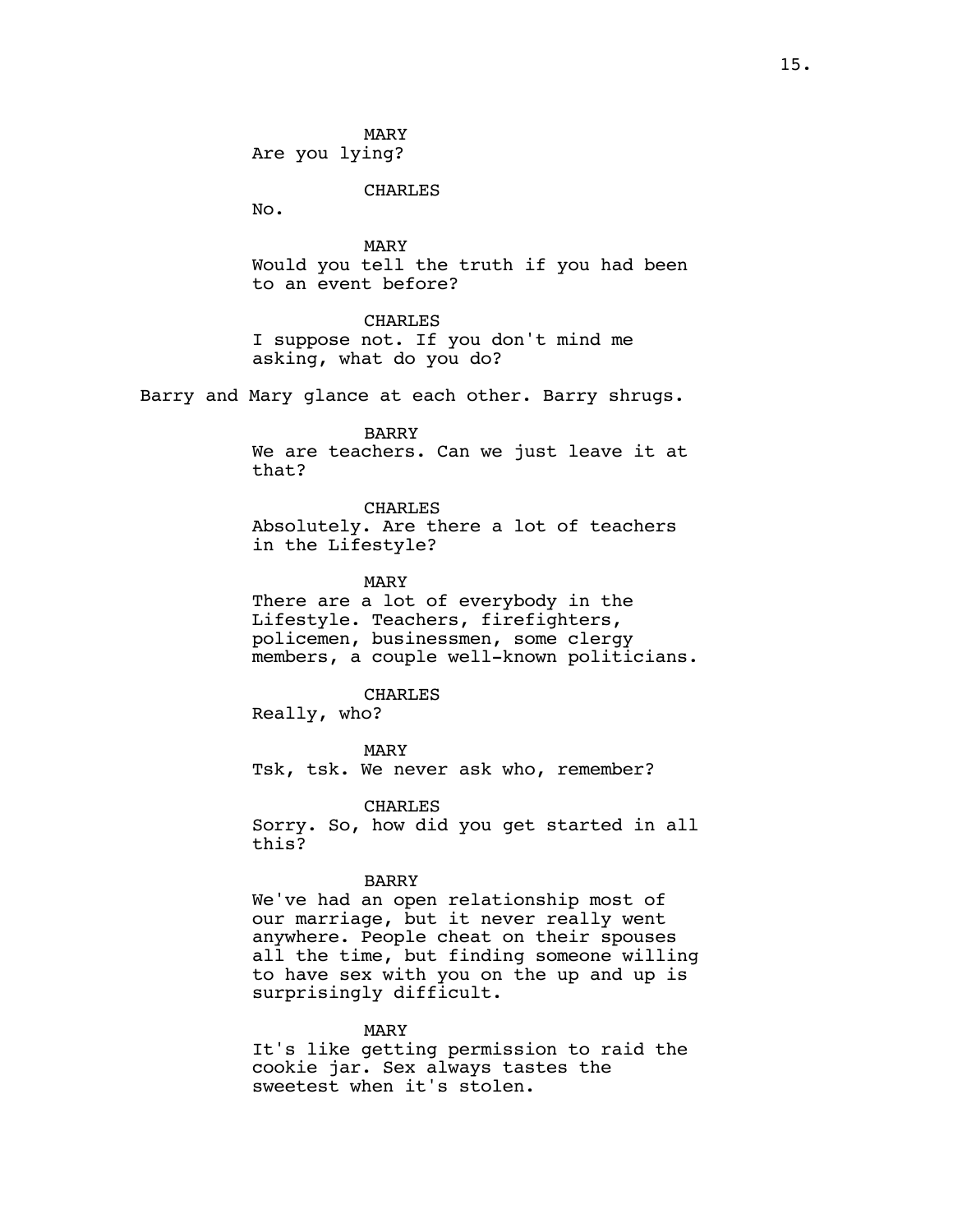BARRY

We tried night clubs and bars, but broaching the subject of swinging is kinda tricky.

Mary starts to speak in a Brooklyn accent.

## MARY

Hey, buddy, if you let me stick my dick in your lady friend, you can poke my wife. We got a deal?

Barry laughs.

#### BARRY

So, swing clubs made sense. Why waste time trying to fish in secular water; just go to where the true believers congregate, right?

MARY

Holy mixed metaphor, Batman!

Barry rolls his eyes as Mary glances away and waves. She excuses herself and hops up to meet a couple walking towards them. FITNESS COUPLE, 40's, well-toned and attractive. Mary and the wife peck kisses on each others' cheeks. Barry and the husband shake hands. Fitness Couple glance back at Charles and throw Barry an inquisitive look. Barry shakes his head reassuringly. Barry looks back at Charles.

> **BARRY** We'll be back in a little bit.

> > CHARLES

Uh, okay.

MARY Don't worry, darling, these people only bite if you ask them to.

CUT TO:

Barry and Fitness Woman are talking with another group close to where Charles is sitting. The group looks back at Charles, who waves awkwardly. The group turns back to Barry and turns their backs to Charles.

CUT TO:

Mary and Fitness Man are dancing closely together.

CUT TO: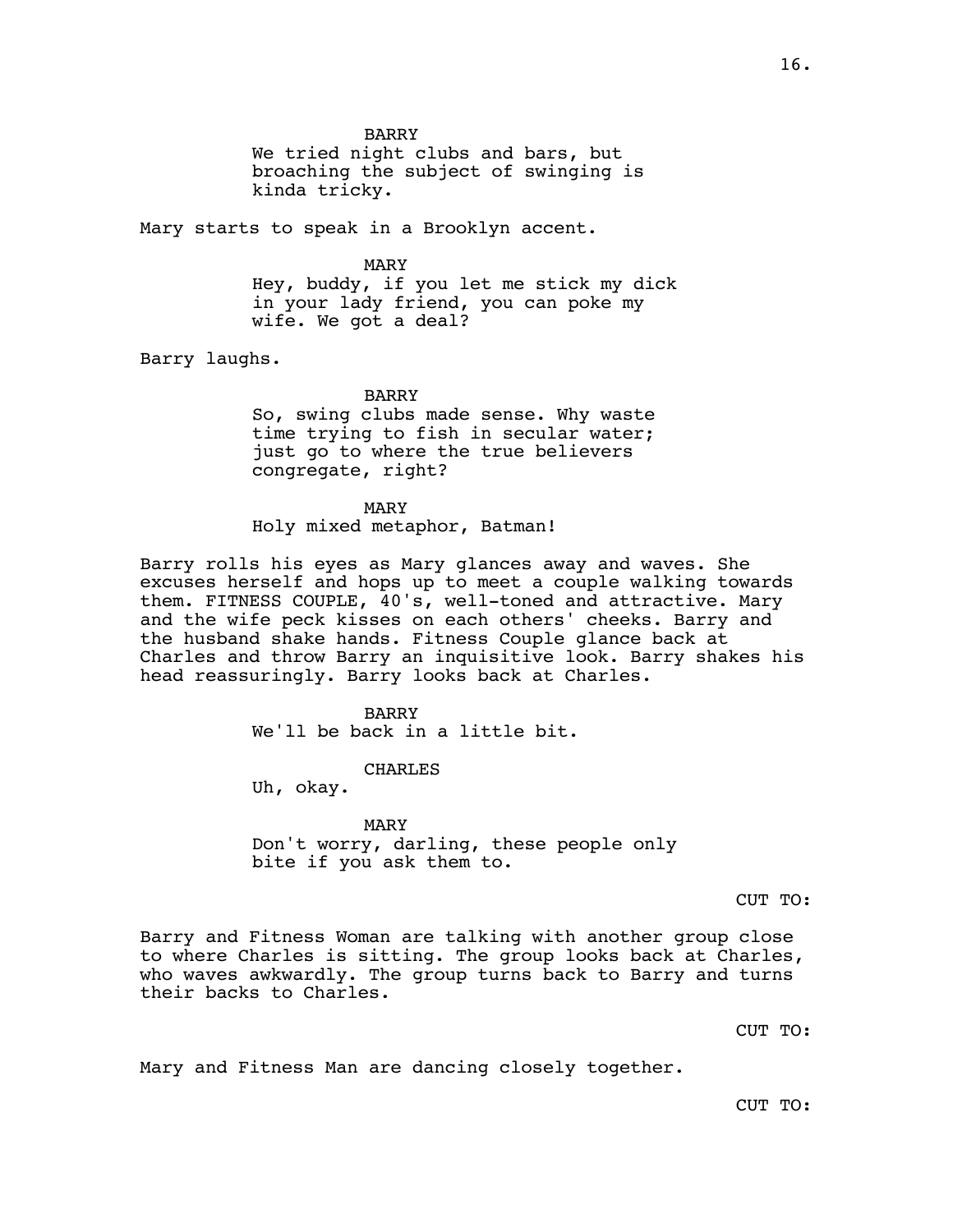Reginald and Fay, wearing hats, dressed formally, arrive and people immediately come up and say "hi" to them as they are walking in. Barry walks towards them and brings them to the table where Charles is sitting.

#### BARRY

If you want good stories, you can't do any better than Reginald and Fay. They've been doing it now, how long?

## REGINALD

Since 1967.

FAY And still going strong!

They all sit at the table.

## WILL (V.O.)

Deviant sex is a dessert. It's a luxury. It's not unlike televised sports, beauty magazines or ice cream. There are better things you could be doing with your time, but we can't always be elevating our minds, our bodies and our social standing. Sometimes it's fun to just jump into life headfirst.

INT. MICHELLE'S AND BRAD'S HOUSE - BEDROOM - MORNING

Michelle is lying in a lush bed with her eyes open, softly crying. Brad is lying next to her, sleeping on his chest, naked.

Michelle gets up clears the tears, grabs a silk robe that is on the floor, and walks to the bathroom.

#### BATHROOM

Michelle enters, glances at the mirror and then washes her face. As she dries her face, she looks more intensively into the mirror.

## BEDROOM

Brad is standing naked with the closet door open. Michelle enters the room.

> BRAD Do you think I should color my pubes?

Michelle emerges from the bathroom, in her robe.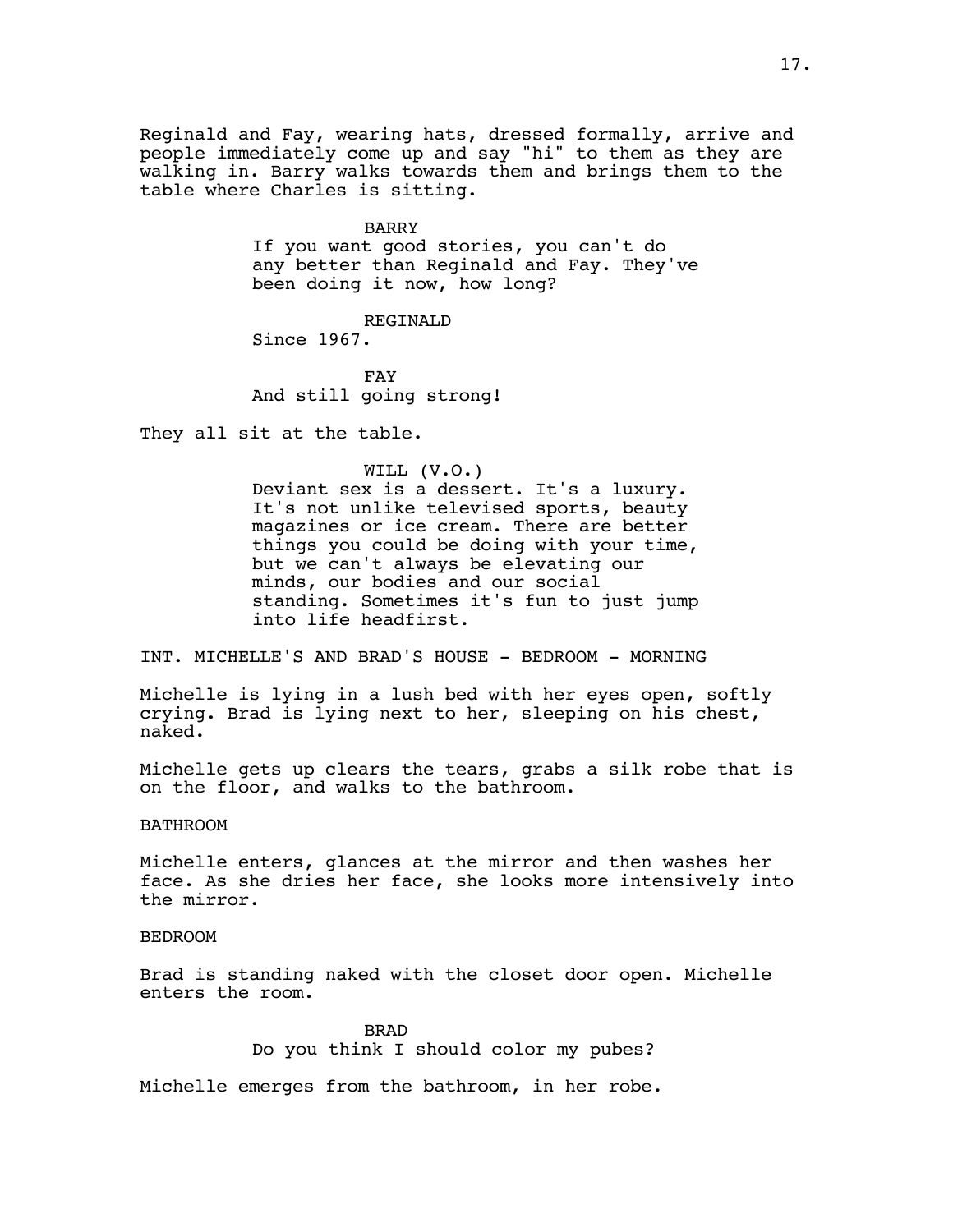I don't know that it matters; no one wants your old man balls in their mouth, no matter what color they are.

BRAD

What do you think about a tuck on the old boys, so they aren't hanging like golf balls in nylon?

Michelle walks up behind him and looks over his shoulders at the mirror.

#### MICHELLE

Hmm... If you died them bright blue, then they might look like a deflated balloon animal.

BRAD

That's true.

MICHELLE Don't change anything else though. The gray and black in your hair makes you look distinguished.

BRAD I can't believe anyone falls for that.

#### MICHELLE

Me either.

Brad walks up to a chest of drawers and pulls out boxers. Michelle enters the walk-in closet to look at clothes.

BRAD

There is nothing sadder than aged nuts. I fell like anyone under forty that sees gray pubes will suddenly imagine me as their grandpa.

MICHELLE (O.S.) Who knows, maybe they are into that.

#### BRAD

Ya think?

WALK-IN CLOSET

Brad emerges to watch her dress into cute workout clothes.

BRAD

Mmmmm...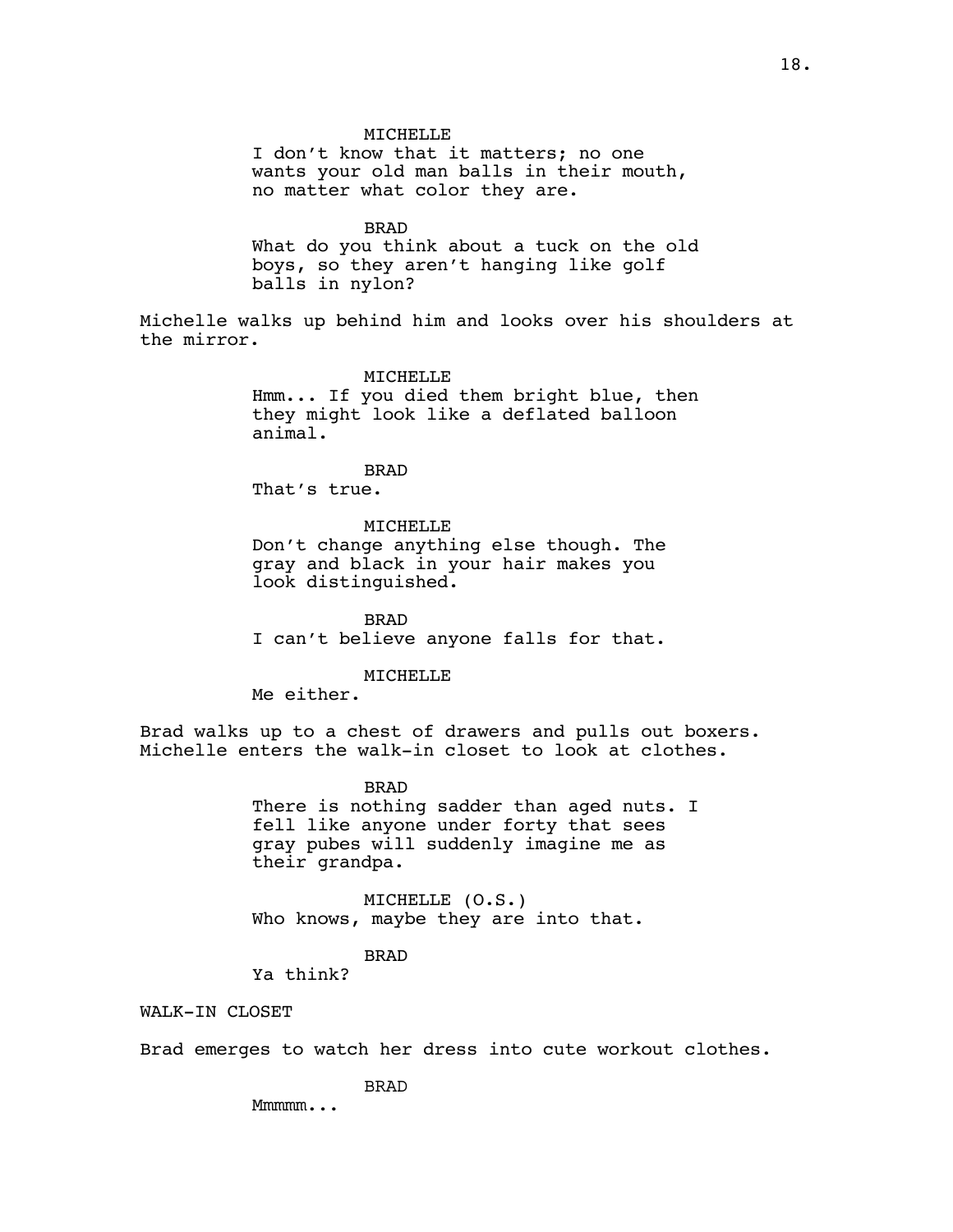MICHELLE Not now, I'm heading to the gym. BRAD

I'll keep it brief and to the point.

MICHELLE

Don't you always?

BRAD

Touché.

Brad approaches her.

MICHELLE Ugh, fine, just make it quick and if you mess up my hair, I'll rip off your old man nuts.

BRAD What's gotten into you?

Michelle moves closer to him, staring him down like a predator.

> MICHELLE Does it matter?

BRAD I suppose not.

INT. GYM - AFTERNOON

Michelle is in the midst of a rigid workout program with CUBAN TRAINER, early 20's, Cuban man, handsome and ripped.

GYM'S COMMUNAL SHOWERS - LATER

Michelle is resting under the shower head.

#### WILL (V.O.)

For decades, Michelle had put off suicide, seeing it as a failure, an admission of defeat to life and all the hassles that come with it. It was easier when their marriage was still vibrant and promising.

FLASHBACK: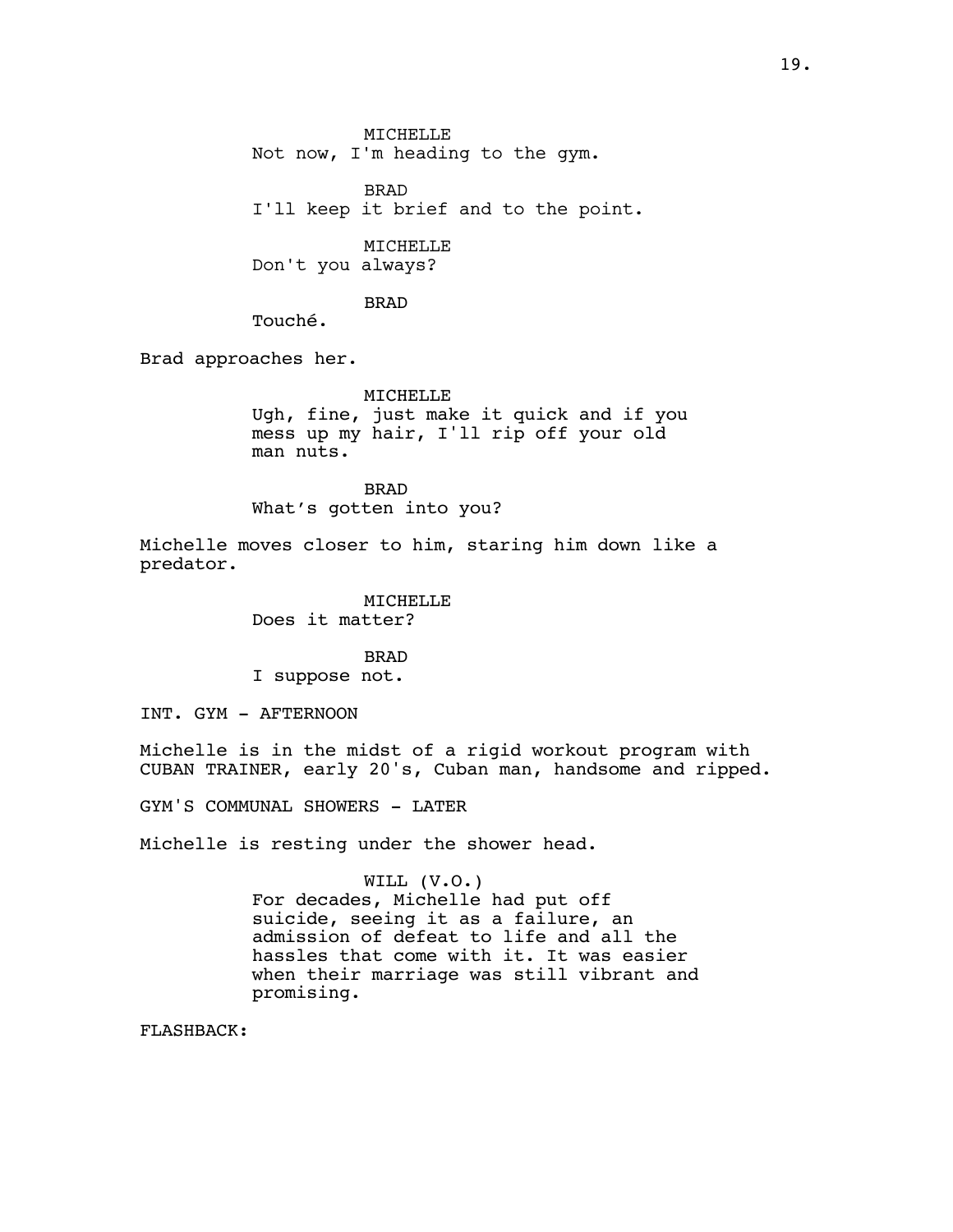INT. RITZY POLITICIAN EVENT - NIGHT (1987)

Politicians and their wives, dressed very high-end, are dancing, mingling, sitting and/or drinking. A Very Interesting Event attended by Very (self-)Important People.

SUPER: Henry Bellmon's Gubernatorial Victory Celebration 1987

Michelle is sitting with POLITICAL WIFE, 50's, attractive woman, at a table by dance floor. Brad is dancing with BLOND WOMAN, 30's, the wife of a politician friend.

> POLITICAL WIFE Being married to a man of destiny is a full-time job. Politicians are hungry babies, always starved for attention, always grasping for the nearest ample bosom. He will cheat on you, darling.

Michelle looks directly at Brad dancing with the Blond Woman.

POLITICAL WIFE (CONT'D) They all do, but the dumbasses who get caught are the ones that sleep with interns and prostitutes. The smart ones are sleeping with each others' wives. That way, everyone has something to lose.

Political wife places her hand on Michelle's thigh.

POLITICAL WIFE (CONT'D) As long as he is getting his, you might as well get yours too.

Michelle smiles at her.

BACK TO PRESENT

Michelle is resting under the shower head, she turns off the shower head and leaves.

LOCKER ROOM

Michelle, wearing a towel, walks to her locker. She opens it and grabs her clothes, setting them down on a bench next to her. Catie, wearing tennis clothes, enters the room and walks towards her.

> **CATTE** That crazy Cuban sex doll is going to be the death of me.

MICHELLE He is something.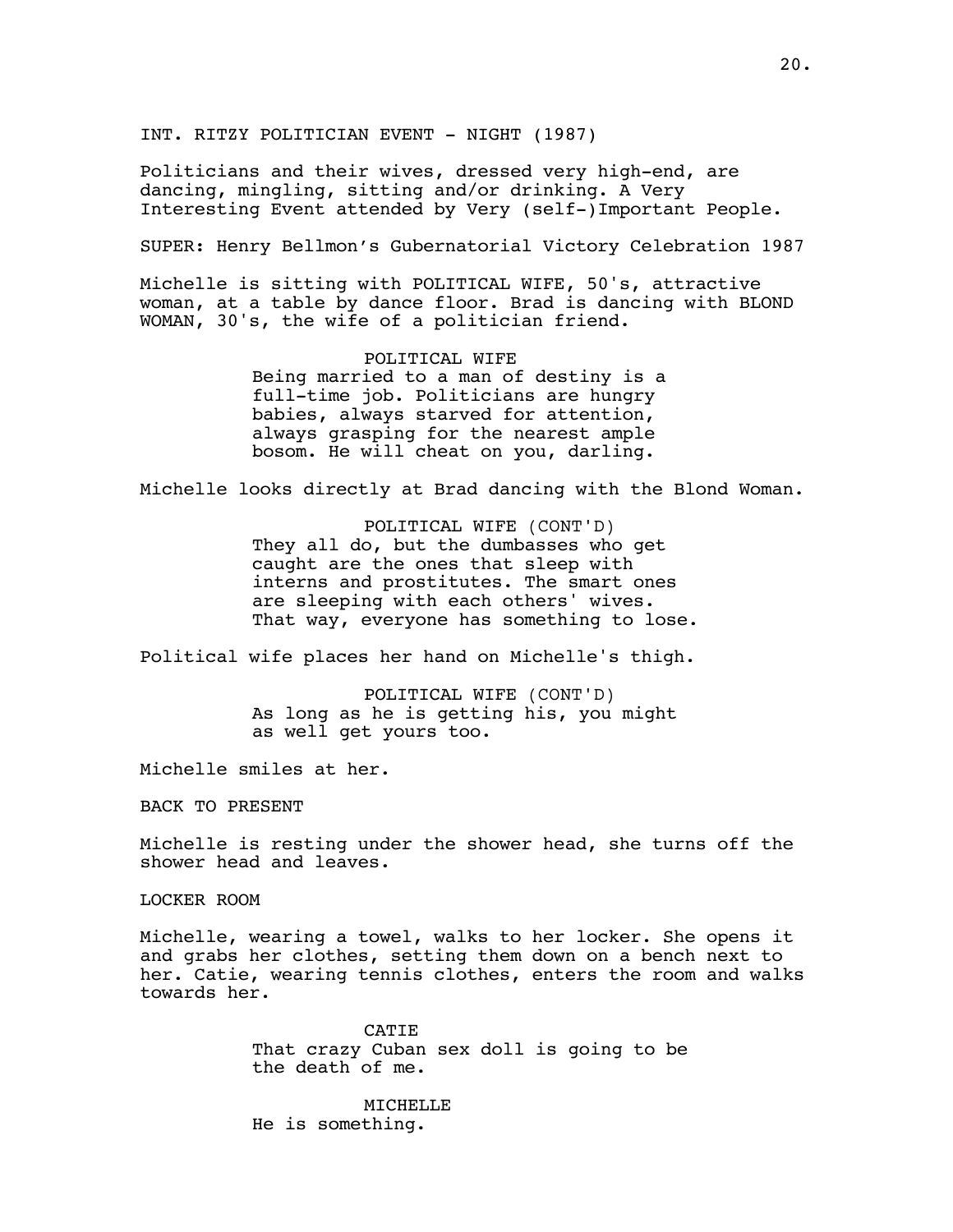CATIE He said you were pushing extra hard today. Brad pissing you off again?

Catie sits down on the bench.

MICHELLE

No. Just a lot rattling through my head today. I think I need a change, Catie.

CATIE

We all do, honey. Come and sit next to me.

Michelle sits and Catie pulls her into her arms.

CATIE (CONT'D) Let's head for Malibu, just you and I. We can grow old on the beach.

MICHELLE Yuck. And be sun-bleached lesbians? I'd rather die.

CATIE What's wrong with lesbians?

MICHELLE Lesbians are too political.

Michelle leans off of Catie and begins rummaging through her clothes that are next to her on the bench.

> MICHELLE (CONT'D) I really don't want to hear about your nose ring, your views on Marxism or the inequity between the genders. I'd rather just go on voting Republican.

Catie kisses her softly and briefly.

MICHELLE (CONT'D) I'm also not completely over males. Sometimes I just need a man to be strong and protect me. God knows Brad is worthless. He'd let me drown in the ocean rather than mess up his hair.

CATIE

I'd save you.

MICHELLE I don't need saving. I have everything I ever wanted right here.